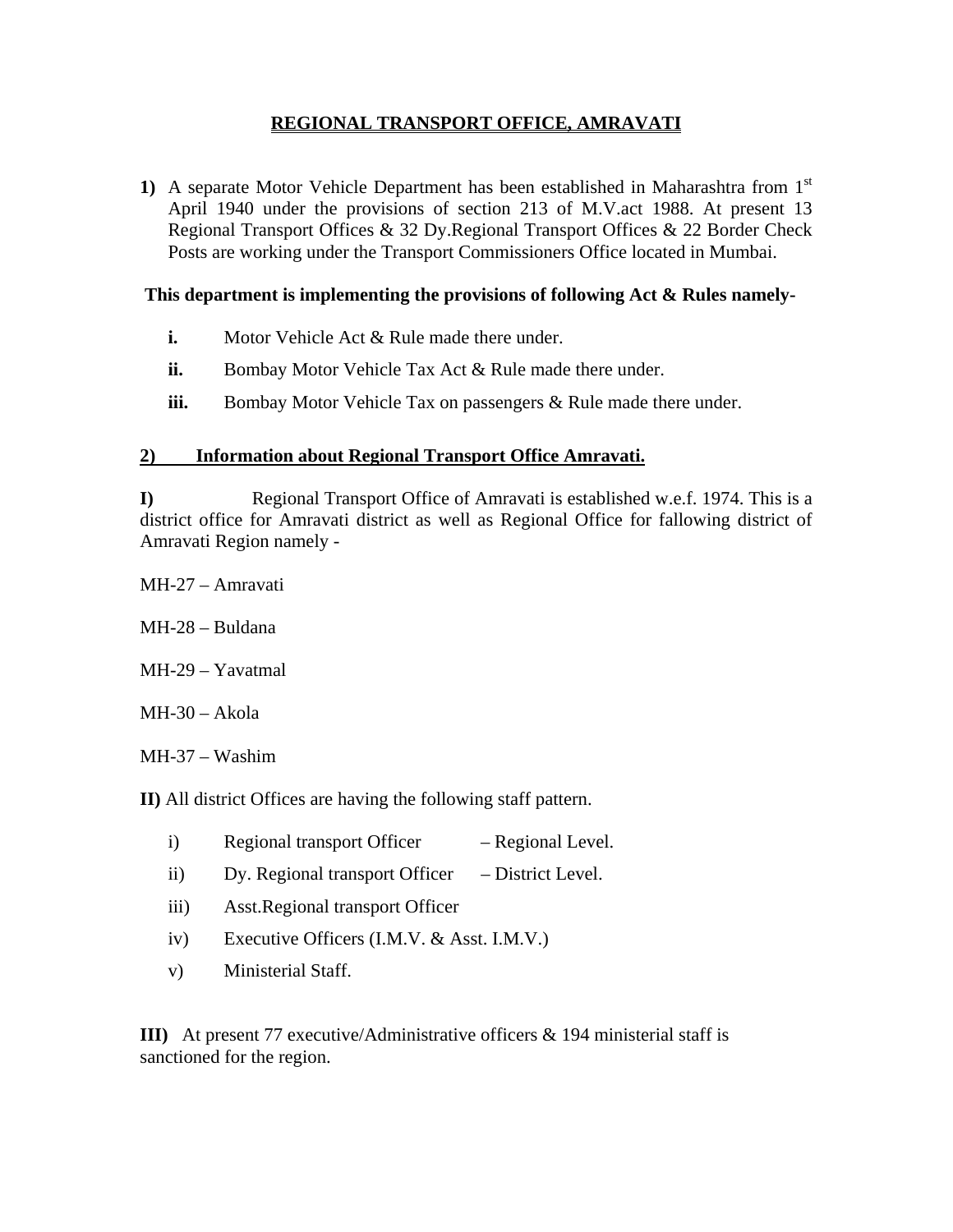**IV)** The basic function of the department is as under.

- i) Inspection of Motor Vehicle.
- ii) Registration of Motor Vehicle & Levy of tax.
- iii) Taxation of passengers.
- iv) Issue of various types of permit.
- v) Issue of Motor Vehicle Driving Licenses.
- vi) Implementation of Motor Vehicle act & rules made there under.

Each district office is functioning as separate unit under the supervision of Regional Transport Office at Amravati.

- **V)** The Amravati Regional office is having 2 flying squads, where as all the district offices are having separate flying squad like wise in the Amravati Region there are total 6 flying squads which are working.
- **VI)** There are 3 **Border Check Posts** under Amravati Region.
	- i) Pimpalkhuti, District Yavatmal.
	- ii) Warud, District Amravati.
	- iii) Kharpi, District Amravati.

At this check post the interstate traffic from nearby state is being checked  $\&$  the tax is collected from the motor vehicles entering from other state to Maharashtra state.

#### **3) Following development scheme are suggested for Amravati Region.**

- i) Construction of office building for Akola, Buldana, Washim.
- ii) Computerization of all district offices.
- iii) Strengthening of enforcement by adding vehicles for enforcement squad.
- iv) Declaration of amnesty scheme for defaulters having arrears of motor vehicle tax in rural area. i.e. interest to be waived.
- v) Waiving of penalty for the offences booked in old pending cases.